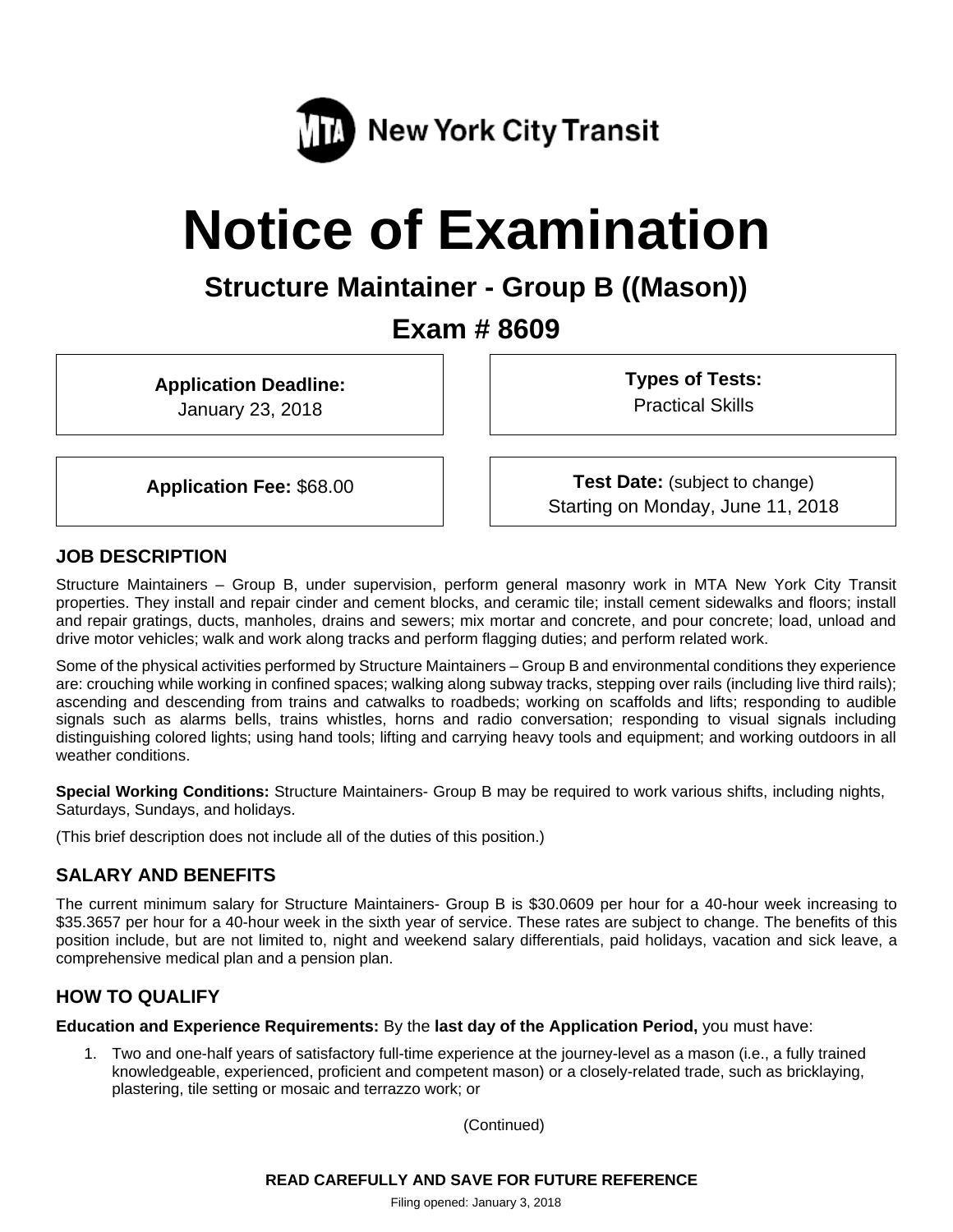# **HOW TO QUALIFY (continued)**

- 2. Two years of satisfactory full-time experience as described in "1" above, plus graduation from a trade school or technical school with a major course of study in masonry or a closely-related trade, totaling 600 hours; or
- 3. Two years of satisfactory full-time experience as described in "1" above, plus graduation from an accredited college or university with an associate degree or higher with a major course of study in masonry or a closely-related trade; or
- 4. Two years of satisfactory full-time experience as described in "1" above, plus graduation from a vocational high school with a major course of study in the masonry trade or a closely-related trade; or
- 5. Completion of a four year, full-time apprenticeship program in the masonry trade or a closely-related trade, recognized by the New York State Department of Labor, the United States Department of Labor or any state apprenticeship council which is recognized by the United States Department of Labor.

Vocational high school, trade school or technical school education must be approved by a State's Department of Education or a recognized accrediting organization. College education must be from an accredited college or university, accredited by regional, national, professional or specialized agencies recognized as accrediting bodies by the U.S. Secretary of Education, and by the Council for Higher Education Accreditation (CHEA).

**Only those who meet the education and experience requirements will be summoned to take the practical skills test**. You are responsible for determining whether or not you meet the qualification requirements for this examination prior to submitting your application. If you are marked "Not Qualified," your *application* fee will not be refunded and you will not receive a score.

# **REQUIREMENTS TO BE APPOINTED**

**Driver License Requirement:** At the time of appointment, you must possess a motor vehicle driver license valid in the state of New York with no disqualifying restrictions that would preclude the performance of the duties of this title. If you have serious moving violations, license suspension or an accident record, you may be disqualified. This license must be maintained for the duration of your employment in this title.

**Medical Requirement:** Medical guidelines have been established for the position of Structure Maintainer – Group B. You will be examined to determine whether you can perform the essential functions of the position of Structure Maintainer – Group B. Where appropriate, a reasonable accommodation will be provided for a person with a disability to enable him or her to take the examination, and/or to perform the essential functions of the job.

**Drug Screening Requirement:** You must pass a drug screening in order to be appointed, and if appointed, you will be subject to random drug and alcohol tests for the duration of your employment. Additionally, if you have tested positive on a drug or alcohol test or had a refusal to test during pre-employment or while employed by a Federal DOT-regulated employer during the applicable period, you must have completed the Substance Abuse Professional (SAP) process required by federal law in order to be appointed to this safety-sensitive position.

**Residency:** New York City residency is not required for this position.

**English Requirement:** You must be able to understand and be understood in English.

**Proof of Identity:** Under the Immigration Reform and Control Act of 1986, you must be able to prove your identity and your right to obtain employment in the United States prior to employment with MTA New York City Transit.

# **HOW TO OBTAIN AN APPLICATION**

During the application period, you may obtain an *Application* for this examination online at http://www.mta.info/nyct/hr/appexam.htm or in person at the MTA New York City Transit Exam Information Center as indicated below:

**MTA New York City Transit Exam Information Center:** Open Monday through Friday, from 9 AM to 3 PM, in the lobby at 180 Livingston Street, Brooklyn, New York. Directions: take the A, C, F or R trains to the Jay Street-Metro Tech Station, or the 2, 3 or G train to the Hoyt Street Station. The MTA New York City Transit Exam Information Center will be closed on Monday, January 15, 2018.

(Continued)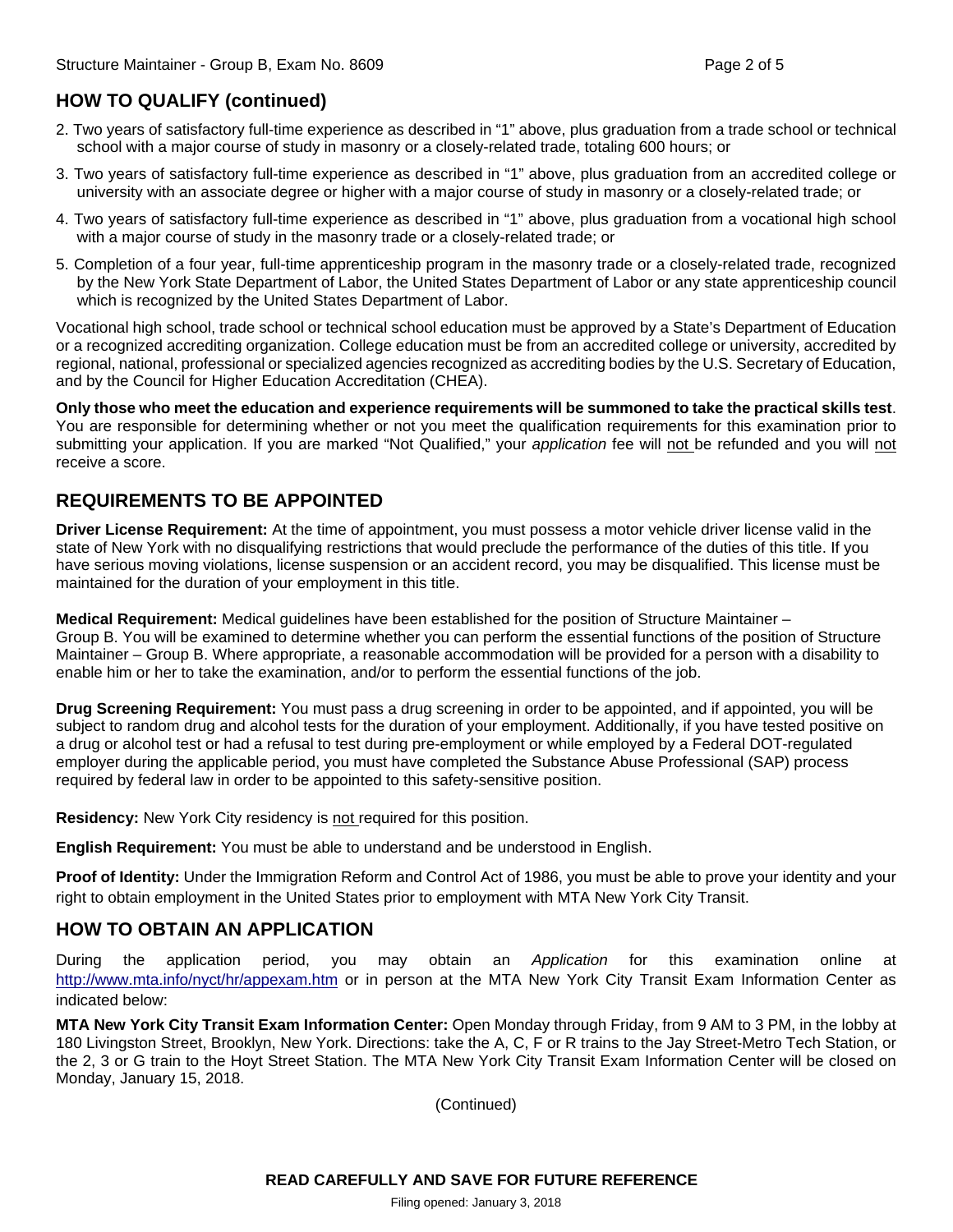# **HOW TO OBTAIN AN APPLICATION (continued)**

# **REQUIRED FORMS**

- 1. **Application:** Make sure that you follow all instructions included with your *Application*, including payment of fee. Save a copy of the instructions for future reference.
- 2. **Education and Experience Test Paper:** Write your social security number in the box at the top of the cover page, and the examination title and number in the box provided. This form must be filled out completely and in detail for you to receive your proper rating. Keep a copy of your completed Education and Experience Test Paper for your records.
- 3. **Foreign Education Fact Sheet (Required only if you need credit for your foreign education for this examination):**  If you were educated outside the United States, you must have your foreign education evaluated to determine its equivalence to education obtained in the United States. The services that are approved to make this evaluation, as well as instructions on how to submit this evaluation are listed in the Foreign Education Fact Sheet included with your application packet. When you contact the evaluation service, ask for a "document-by document" (general) evaluation of your foreign education.

# **HOW TO SUBMIT AN APPLICATION AND PAY THE APPLICATION FEE**

If you believe you meet the requirements in the "How to Qualify" section, **you must apply by mail**. MTA New York City Transit will **not** accept applications in person.

#### **Applications by Mail must:**

- 1. Include all of the required forms, as indicated in the "Required Forms" section above.
- 2. Be postmarked by the last day of the application period.
- 3. Be mailed to the address in the "Correspondence Section" of this notice.
- 4. Include the appropriate fee in the form of a money order.

#### **The Money Order (Postal Money Order Preferred) must:**

- 1. Be made payable to MTA New York City Transit.
- 2. Be valid for one year.
- 3. Have the following information written on it: your name, home address, the last four digits of your social security number, and the exam title and exam number.

Save your money order receipt for future reference and proof of filing an *Application*.

#### **Cash and personal checks will not be accepted**.

**Application Fee:** This fee is generally not refundable. Under special circumstances, you may be entitled to a refund. You should refer to the Department of Citywide Administrative Services (DCAS) Exam Regulations to determine if you are entitled to a refund prior to requesting a refund. You can refer to the bottom of the last page of this Notice of Examination for instructions on how to obtain a copy of the DCAS Exam Regulations.

# **HOW TO SUBMIT AN APPLICATION WHEN REQUESTING A FEE WAIVER**

Applicants who wish to request a Fee Waiver must obtain an *Application* in person at the MTA New York City Transit Exam Information Center as indicated below and must submit the *Application* and required forms by mail to the address in the Correspondence section below **by the last day of the application period.**

MTA New York City Transit will not accept applications in person. Additional information on requesting an application fee waiver is available with the *Application.* 

# **ADMISSION LETTER OR NOT QUALIFIED LETTER**

An *Admission Letter* **or** a *Not Qualified Letter* will be mailed to you about 10 days before the first date of the practical test. If you do not receive an *Admission Letter* at least 4 days before the first test date, you may obtain a duplicate letter at the MTA New York City Transit Exam Information Center (as indicated above). A paper copy of the *Admission Letter* is your ticket for admission to the test.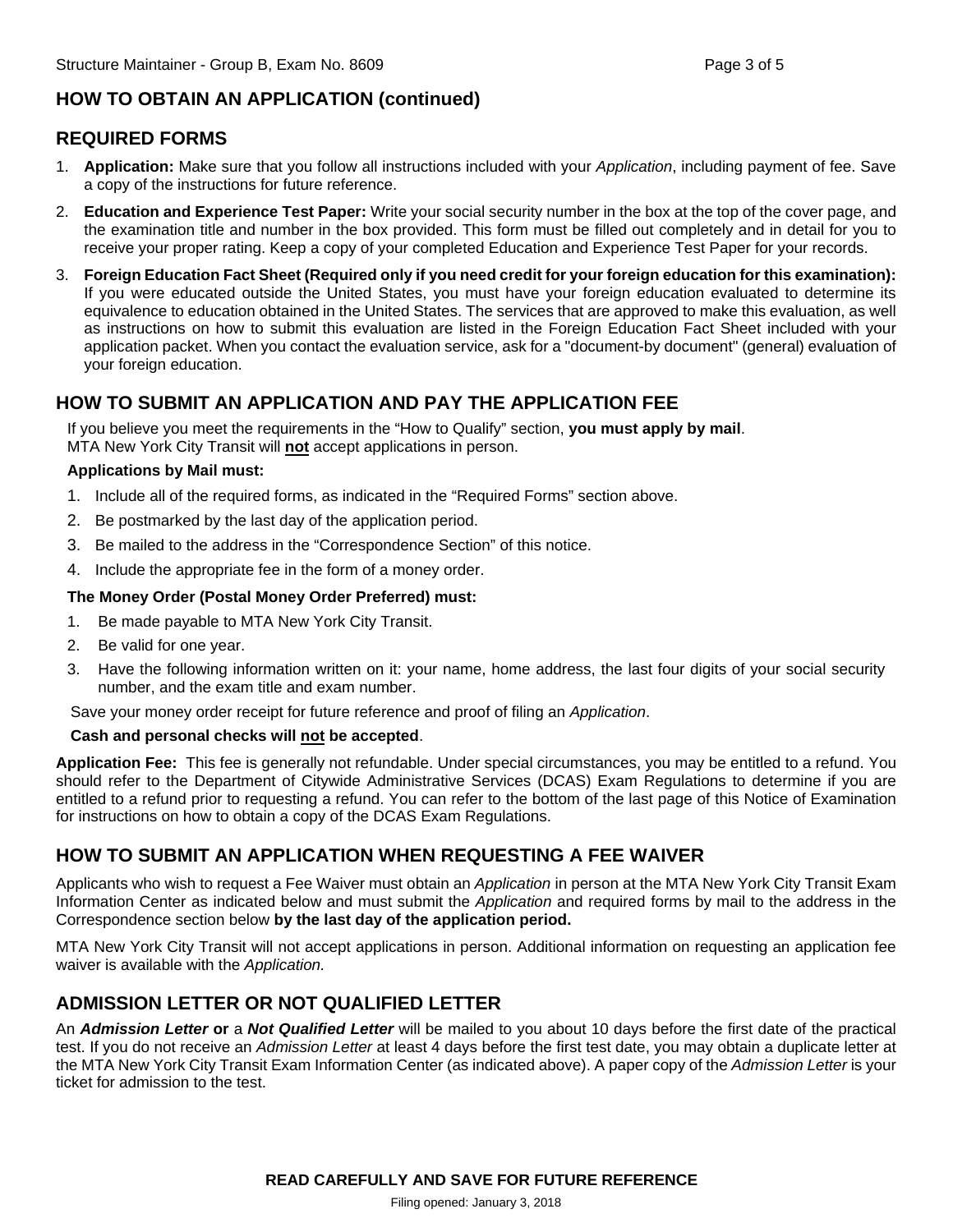# **THE TEST**

The test will consist of a competitive practical skills test. A score of at least 70% is required to pass the competitive practical skills test. Your score on the competitive practical skills test will be used to determine your place on the eligible list.

Veterans' or Disabled Veterans' Credit will be granted only to eligible passing candidates who request that such credit be applied. Veterans' or Disabled Veterans' Credit should be requested during the time of application period, but **must** be requested before the date when the eligible list is established. Claims for Veterans' Credit cannot be made once the eligible list is established.

The practical skills test may require you to perform tasks related to masonry, tile-setting and other related areas.

## **TEST ADMINISTRATION GUIDELINES**

**Warning:** You are not permitted to enter the test site with cellular phones, smart watches, beepers, pagers, cameras, portable media players, or other electronic devices. Calculators are not permitted. Electronic devices with an alphabetic keyboard or with word processing or data recording capabilities such as planners, organizers, etc. are prohibited. If you use any of these devices in the building at any time before, during or after the test, you may not receive your test results, your test score may be nullified, and your application fee will not be refunded.

You may not have any other person, including children, present with you while you are being processed for or taking the test and no one may wait inside the test site while you are taking the test.

**Required Identification:** You are required to bring one (1) form of valid (non-expired) signature and photo bearing identification to the test site. The name that was used to apply for the exam must match the first and last name on the photo ID. A list of acceptable identification documents is provided below. If you do not have an acceptable ID, you may be denied testing. Acceptable forms of identification (bring one) are as follows: state issued driver's license, state issued identification card, US Government issued passport, US Government issued military identification card, US Government issued Alien Registration Card, employer identification card with photo, or student identification card with photo.

**Leaving:** You must leave the test site once you finish the test. If you leave the test site after being fingerprinted but before finishing the test, you will not be permitted to re-enter. If you disregard this instruction and re-enter the test site, you may not receive your test results, your test score may be nullified, and your application fee will not be refunded.

# **THE TEST RESULTS**

If you meet the qualifying education and experience requirements and pass the competitive practical skills test, your name will be placed in final score order on an eligible list and you will be given a list number. You will be notified by mail of your test results. You will be considered for appointment when your name is reached on the eligible list.

#### **SPECIAL ARRANGEMENTS**

**Special Test Accommodations:** If you plan to request special testing accommodations due to disability or an alternate test date due to your religious belief, follow the instructions included with your *Application* and mail your request to the address found in the "Correspondence Section" below no later than 30 days prior to the first scheduled test date.

**Make-Up Test:** You may apply for a make-up test if you cannot take the test on the first scheduled test date for any of the following reasons:

- 1. Compulsory attendance before a public body;
- 2. On-the-job injury or illness caused by municipal employment where you are an officer or employee of the City;
- 3. Absence from the test within one week following the death of a spouse, domestic partner, parent, sibling, child or child of a domestic partner where you are an officer or employee of the City;
- 4. Absence due to ordered military duty;
- 5. A clear error for which MTA New York City Transit is responsible; or
- 6. A temporary disability, pregnancy-related, or child-birth-related condition preventing you from taking the test.

To request a make-up test, mail your request with your documentation of special circumstances to the address found in the "Correspondence" section below within 60 days of your scheduled test date or within 90 days following termination of your military duty.